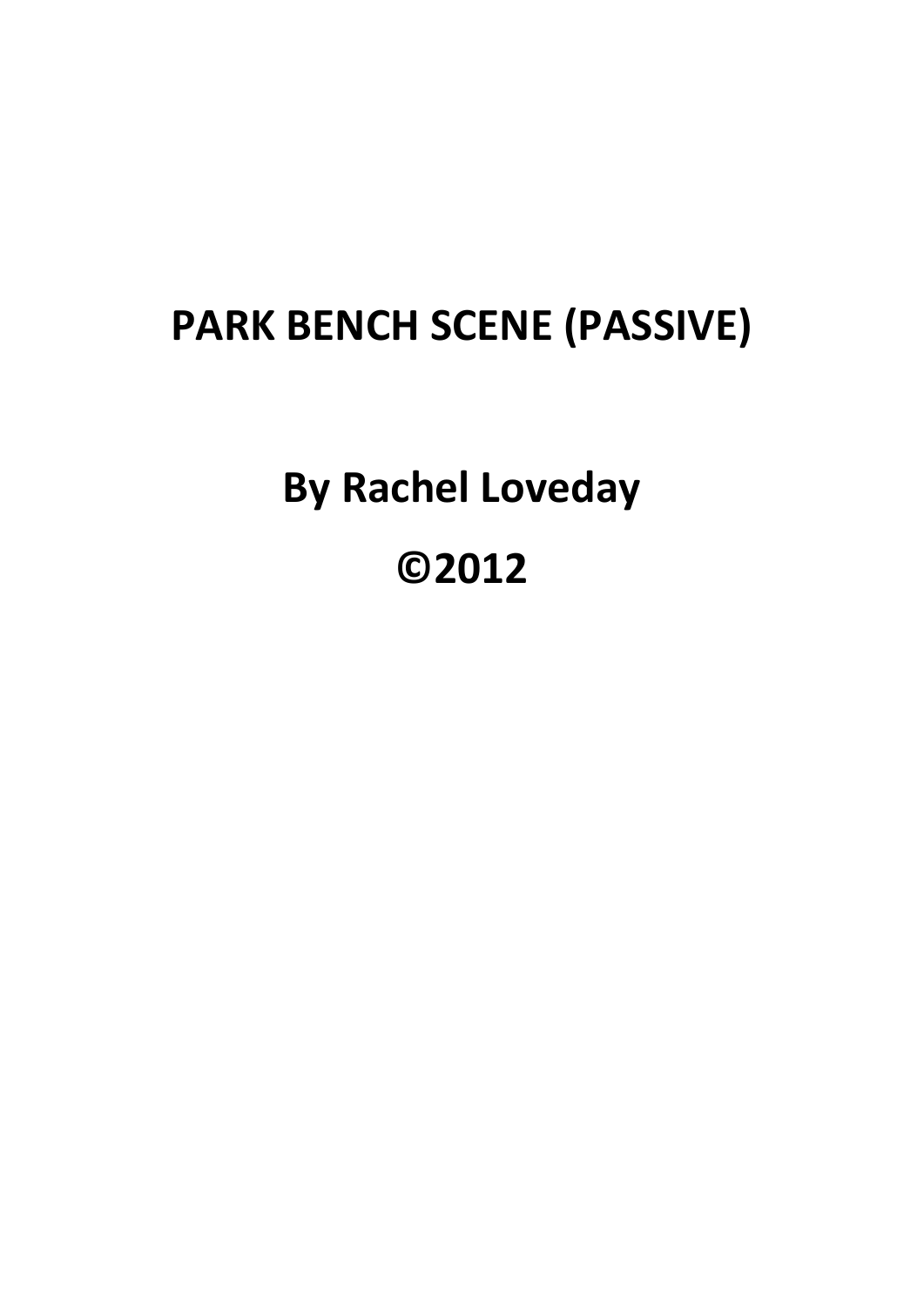## SCENARIO:

*There is a woman sitting on a park bench reading a book, another woman slowly enters, stares at the woman reading her book and sits down.*

A: Life's way too short to be reading a book y'know!

- B: Excuse me?
- A: Life is so short, so precious! You should be out living life not reading a book and watching someone else's life! B: I *like* my book and it's fiction, this person or people don't really exist.
- A: Everyone exists! Everyone starts out as a tiny little embryo, one sperm combining with one egg to make cells, divide and multiply, nine months later we're born. We all walk, talk, eat, drink, shit and pee. We go to school to learn, we graduate, we work our arses off until we're 70! We date, God almighty the dating scene sucks no matter where you are, we all eventually get married, pop out some kidlets, watch them do the same things we've done and watch them watching their kidlets do it, than out bodies we do less and less and eventually nothing at all and we just cark it! Why does life exist? Why do we care so much, we all end up going to the same place! It doesn't matter we do! Why is it all worth it? Is it worth it? What do you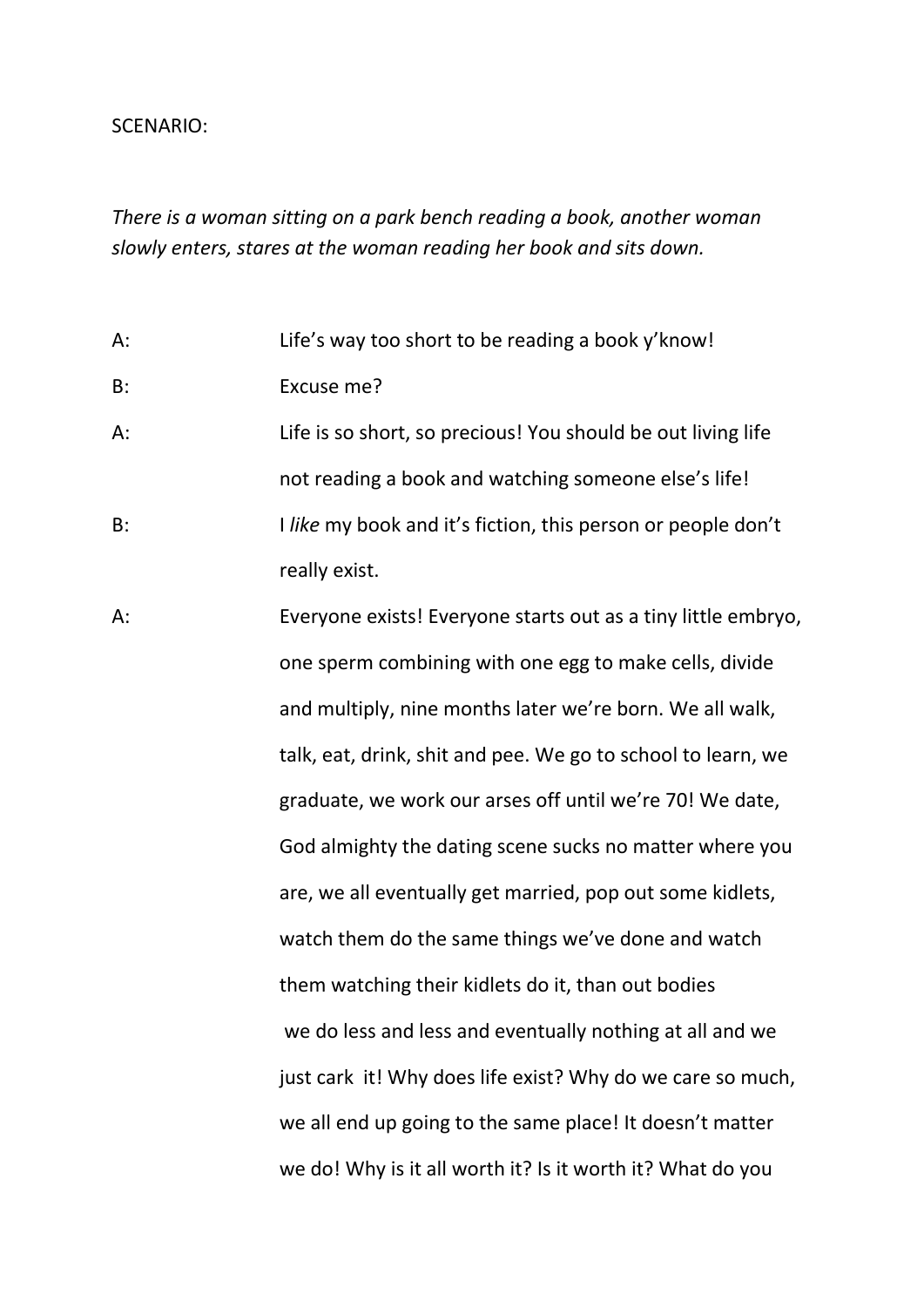## Think?

B: I....I....I...

A: Forget it, life's too short for me to wait for you to think of an answer!

*A quickly gets up and rushes away.*

B: Wait!

*A stops and turns around to look back at B.*

- A: What do you mean?
- B: What if reading books is how I live my life? You say I should be out living life as if they are certain ways or

rules to living life!

*A comes back to the bench and slowly sits down next to B.*

| $A$ : | I didn't say there were any rules.                            |
|-------|---------------------------------------------------------------|
| B:    | Then why are you telling me I should be living life any other |
|       | way but reading?                                              |
| $A$ : | I just find reading boring. That there are more exciting ways |